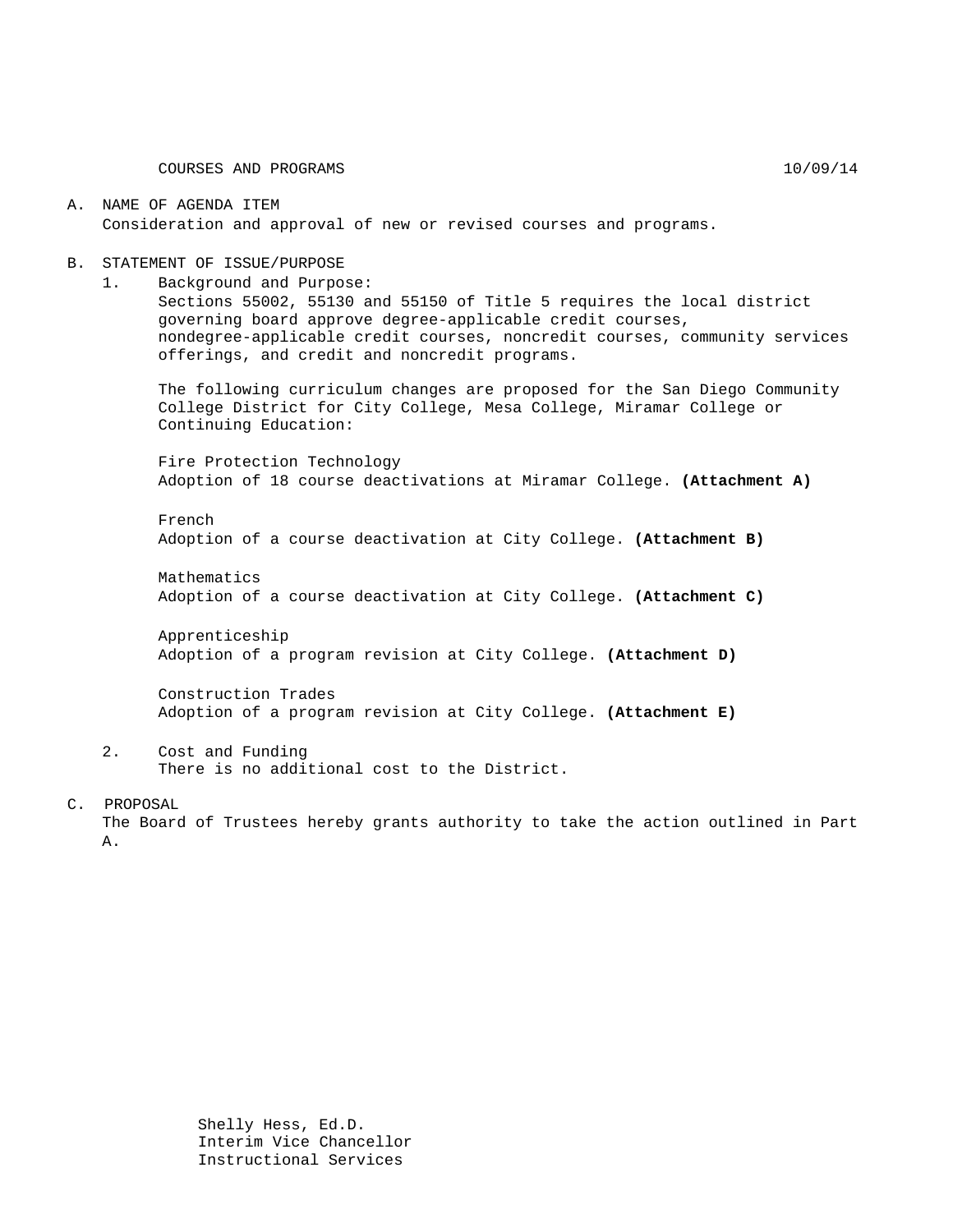Adoption of 18 course deactivations at City College.

Proposed course deactivations at City College:

## **50 Community Emergency Response Team Training**

## **32 - 36 hours lecture, 1.5 units Letter Grade or Pass/No Pass Option**

This course provides students with the beginning skills needed to respond to community disasters when emergency services are not immediately available. Topics include disaster preparedness, fire safety, medical operations, light search and rescue, survivor trauma, and terrorist incidents. This class is intended for students who would like to prepare for natural and man-made disasters. (FT) Associate Degree Credit only and not Transferable.

#### **250 Structure Collapse Technician 8 - 9 hours lecture, 48 - 54 hours lab, 1.5 units Grade Only**

*Advisory:* English 48 and English 49, each with a grade of "C" or better, or equivalent or Assessment Skill Levels R5 and W5; Mathematics 34A with a grade of "C" or better, or equivalent or Assessment Skill Level M20. This Federal Emergency Management Agency (FEMA) Structure Collapse Technician course prepares firefighters and other rescue personnel to perform search and rescue at collapsed structure incidents. Through lecture and handson manipulative lessons, this class covers safety issues, structural engineering systems, interior and exterior shoring systems, moving and lifting of heavy objects, and breaking, breaching, and burning operations. (FT) Associate Degree Credit only and not Transferable.

## **256 Fire Command 2D Planning for Large Scale Disasters**

**32 - 36 hours lecture, 2 units Grade Only** 

*Limitation on Enrollment:* This course is not open to students with previous credit for Fire Technology 256.

Instruction in this course is designed for fire officers and others training for incident command leadership. Course involves the history, components, management principles, and operational techniques required for the implementation of a command system for large scale disasters: earthquakes, floods, and conflagrations. (FT) Associate Degree Credit & transfer to CSU.

**300A Commanding Multiple Alarms or Large Fire Suppression Forces, Fire Command 2A 28 - 31.5 hours lecture, 12 - 13.5 hours lab, 2 units Grade Only** 

*Prerequisite:* Fire Protection Technology 200B with a grade of "C" or better, or equivalent. This California Fire Service Training and Education System certified course prepares the fire officer to use management techniques and incident command systems when commanding multiple alarms or large fire suppression force. Topics include fire fighter safety, major incident strategical and tactical considerations, and preplanning building surveys. (FT) Associate Degree Credit & transfer to CSU.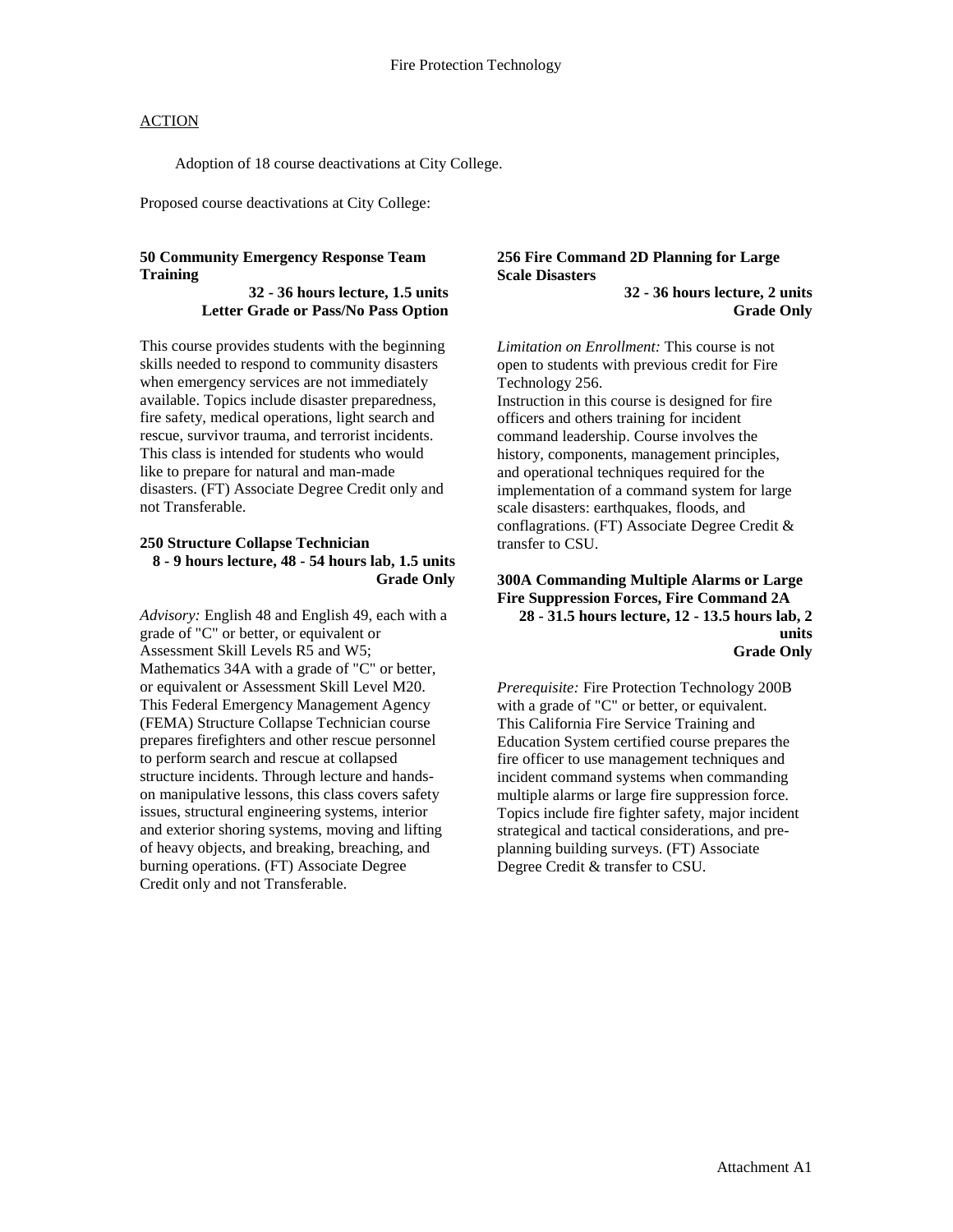#### **300B Management of Major Hazardous Materials Incidents, Fire Command 2B 28 - 31.5 hours lecture, 12 - 13.5 hours lab, 2 units Grade Only**

*Prerequisite:* Fire Protection Technology 300A with a grade of "C" or better, or equivalent. This California Fire Service Training and Education System certified course prepares fire officers to command major hazardous-materials incidents. Students learn to recognize the warning signs, clues, risks, and potential outcomes associated with hazardous-material incidents. Key elements of the course include incident command system techniques for isolating hazardous materials, decontamination considerations, making required notifications, protecting the public, and recognizing cooperating agencies' roles and responsibilities. (FT) Associate Degree Credit & transfer to CSU.

## **300C Fire Command 2C, High Rise Fire Tactics**

#### **32 - 36 hours lecture, 2 units Grade Only**

*Prerequisite:* Fire Protection Technology 300A Fire Command 2A.

This 40-hour course is for chief and company officers and covers the techniques of using a systems approach as applied to fighting fires in both small and large high rise structures and is applicable to both large and small fire departments. Topics include prefire planning, building inventory, problem identification, ventilation methods, water supply, elevators, life safety, strategy and tactics, application of the Incident Command System, and specific responsibilities of officers. Case studies and simulation are used. Upon successful completion, the student will receive a State Fire Marshal course completion certificate which applies to the Chief Officer Certification. (FT) Associate Degree Credit only and not Transferable.

### **300E Fire Command 2E, Wildland Fire Tactics**

**32 - 36 hours lecture, 2 units Grade Only** 

This 40 hour course of instruction is for fire officers and others training for incident command leadership. This course includes: California's wildland fire problems; wildland fire safety; weather effects; wildland fuels; wildland fire behavior; initial attack methods; strategy and tactics; and air attack operations. This course involves class participation and fire simulation. (FT) Associate Degree Credit only and not Transferable.

#### **303A Fire Investigation 2A, Criminal and Legal Procedures**

**16 - 18 hours lecture, 1 units Grade Only**

*Prerequisite:* Fire Protection Technology 203A and Fire Protection Technology 203B, each with a grade of "C" or better, or equivalent. *Limitation on Enrollment:* This course is not open to students with previous credit for Fire Protection Technology 303C. As part of the California Department of Forestry (CDF) State Fire Training Investigator Certification track, this course provides students with up-to-date legal procedures, information, and training. It also provides a basis for new investigators to document fire scenes, prepare written reports, and properly supply information leading to criminal complaints filed with the District Attorney. The course familiarizes new investigators with procedures for dealing with persons in custody and the legal issues surrounding search and seizure. This training prepares the investigator for the courtroom. Student teams examine and document actual fire scenes. (FT) Associate Degree Credit only and not Transferable.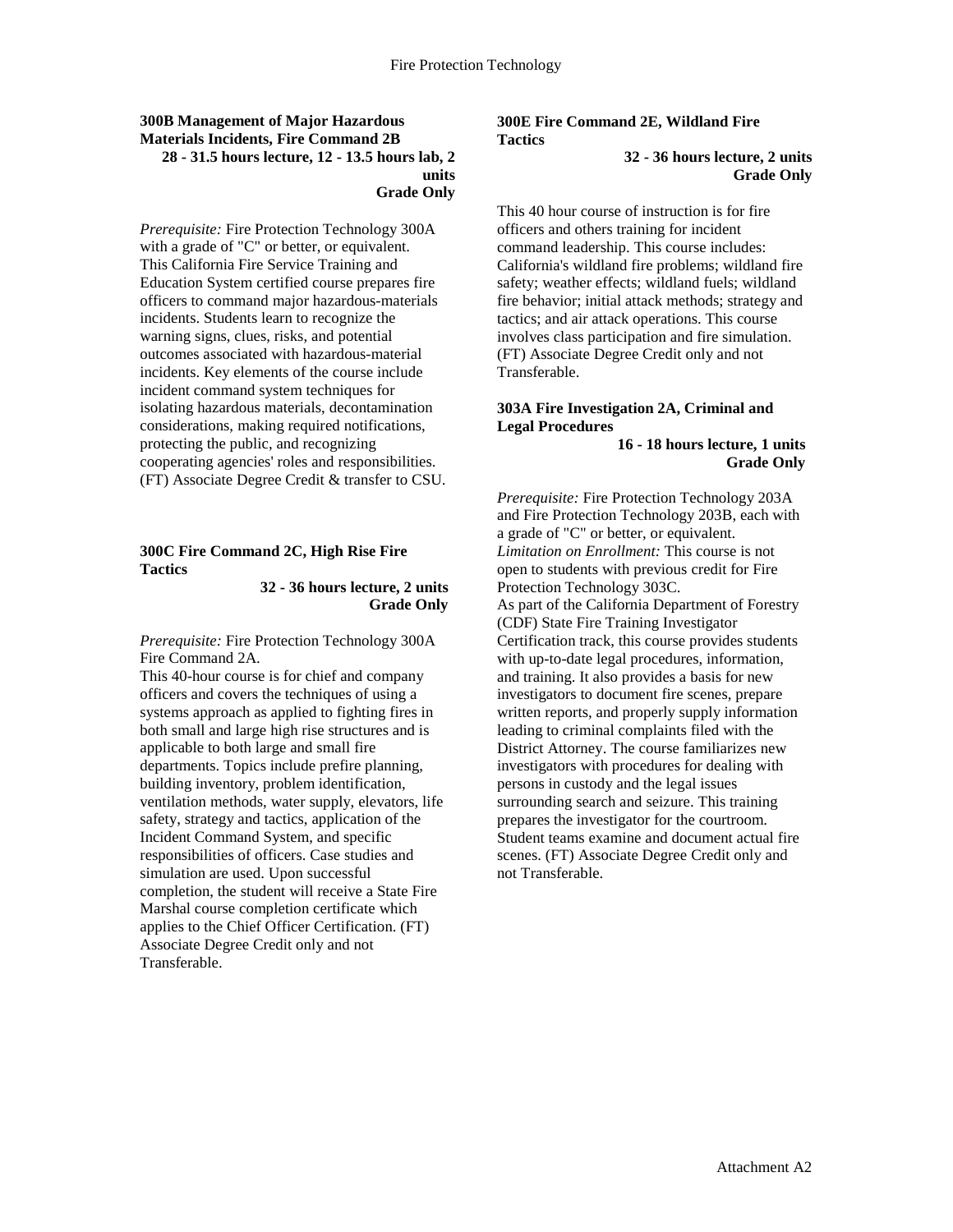## **303B Fire Investigation 2B, Field Case Studies 16 - 18 hours lecture, 1 units Grade Only**

*Prerequisite:* Fire Protection Technology 303A with a grade of "C" or better, or equivalent. As part of the California Department of Forestry (CDF) State Fire Investigator Certification track, this course provides participants with practical, hands-on fire investigation experience. Participants conduct victim and witness interviews, prepare written reports of victim/witness contacts, and determine a course of action to legally conclude a fire investigation. Participants also attempt to qualify as experts in determining where fires originate and how they are caused. They present qualifications after practice in front of attorneys and judges in court, and participants prepare and revise curriculum vitae. (FT) Associate Degree Credit only and not Transferable.

#### **310E Strike Team Leader-Engine I-334 16 - 18 hours lecture, 1 units Grade Only**

This 12-16 hour course orients the participant to the basic responsibilities of an Engine Strike Team Leader. Subjects covered include the strike team concept, types of strike teams, pre-incident responsibilities, assembly and travel, incident arrival and check-in, assigned/available status, out-of-service and demobilization/release. (FT) Associate Degree Credit only and not Transferable.

## **310F Division/Group Supervisor I-339 16 - 18 hours lecture, 1 units Grade Only**

This course covers the aspects of the management skills necessary to fill the position of Division/Group Supervisor within the framework of the Incident Command System. The course references wildland fire tactics and strategies to exemplify management and supervision techniques, but the techniques may be utilized at other emergency incidents. (FT) Not applicable to the Associate Degree.

## **310G Incident Safety Officer S-401 8 - 9 hours lecture, 24 - 27 hours lab, 1 units Grade Only**

This 24 hour course delivers information needed to operate in the position of Safety Officer within the Incident Command System at a large scale incident. This course fulfils the training needs of wildland fire personnel, police, EMS, and other emergency response personnel. (FT) Associate Degree Credit only and not Transferable.

## **310H Introduction to Wildland Fire Behavior Calculations S-390**

**8 - 9 hours lecture, 0.5 units Grade Only** 

*Prerequisite:* Fire Protection Technology 310A with a grade of "C" or better, or equivalent Basic Incident Command System I-200. *Advisory:* English 48, English 49 and Mathematics 34A, each with a grade of "C" or better, or equivalent or Assessment Skill Levels R5, W5 and M20.

*Limitation on Enrollment:* Experienced personnel must meet training and experience requirements for the position as established by the NWCG Wildland Fire Qualifications Subsystem Guide 310-1 and must be Task Force/Strike Team Leader qualified.

This third course in a five-course sequence develops the concepts required in determining wildland fire behavior for safe and effective fire management operations. Students learn about local and regional fire behavior issues that are critical to wildland fire fighting. They also compare the effects of daytime solar radiation and nighttime heat losses from various sources. Topics include the effects of terrain, vegetation, clouds, and wind on relative humidity, types of inversions, and their effects on wildland fire behavior. The course also explores the relationship among general, local (convective), 20-foot, and mid-flame winds and how topography affects fuels and their availability for combustion. (FT) Associate Degree Credit only and not Transferable.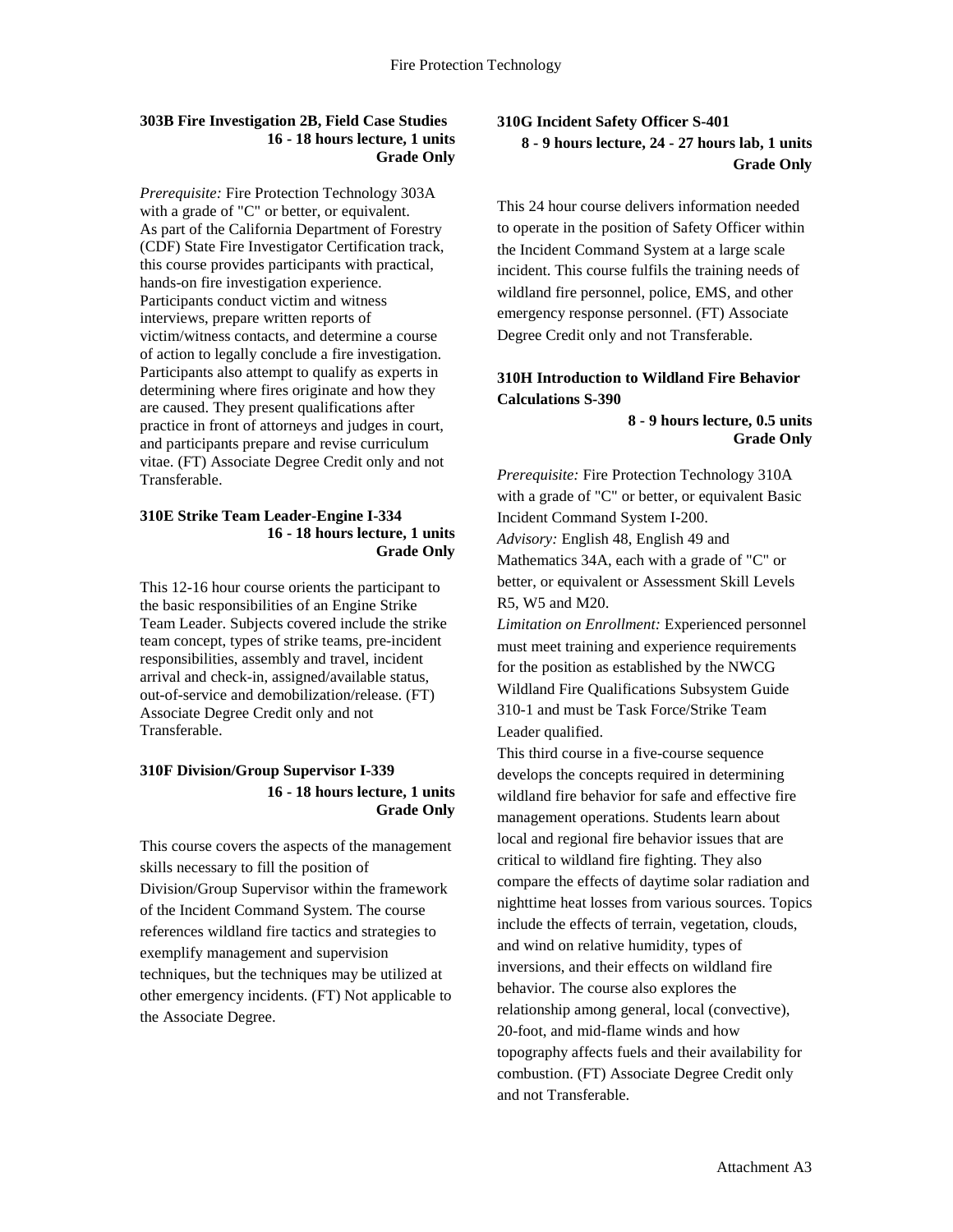## **310J Fire Operations in the Urban Interface S-215**

#### **8 - 9 hours lecture, 24 - 27 hours lab, 1 units Grade Only**

This is a 24-32 hour course designed to meet the training needs for initial attack incident commanders and company officers confronting wildland fire that threatens life, property, and improvements. Wildland Urban Interface is a zone where man-made improvements intermix with wildland fuels. (FT) Associate Degree Credit only and not Transferable.

# **310L Leadership and Organizational Development SH-301**

**8 - 9 hours lecture, 24 - 27 hours lab, 1 units Grade Only** 

This 24-hour course provides the trainee with the communication and supervision skills necessary to perform as a unit leader on a wildland fire. This course presents the selected communication and supervision techniques and concepts which apply to incident management. The student learns these skills through a pre-course assignment and classroom discussions, group activities, brainstorming, role playing, and problem solving. (FT) Associate Degree Credit only and not Transferable.

## **310M Fire Suppression Tactics S-336 32 - 36 hours lecture, 2 units Grade Only**

Fire Suppression Tactics is a 32-hour course meeting the training requirements outlined in the Operations Section of the Incident Command System. This course is designed primarily to instruct experienced single resource bosses and initial attack incident commanders in the wildland fire fighting tactics necessary at the strike team leader or task force leader level. This course is also recommended for operations supervisors qualified at higher management levels who have not received training in wildfire suppression tactics. (FT) Associate Degree Credit only and not Transferable.

# **310O Intermediate Wildland Fire Behavior S-290**

**24 - 27 hours lecture, 1.5 units Grade Only** 

*Advisory:* English 48 and English 49, each with a grade of "C" or better, or equivalent or Assessment Skill Levels R5 and W5. This classroom-based skills course prepares prospective supervisors to undertake safe and effective fire management operations. This second course in a series continues developing fire behavior prediction knowledge and skills. Students also focus on fire environment differences and local conditions. (FT) Associate Degree Credit only and not Transferable.

## **310S Operations Section Chief I-430 20 - 22.5 hours lecture, 12 - 13.5 hours lab, 1.5 units**

**Grade Only**

The primary purpose of this course is to provide the student with the management skills needed to perform a specific function within the Incident Command system. This course will present the selected communication and supervision techniques and concepts which apply to incident management. The student will learn these skills through a pre-course assignment and classroom discussions, group activities, brainstorming, role playing, and problem solving. The student is expected to have the appropriate tactical background and demonstrated skills before taking the class. (FT) Associate Degree Credit only and not Transferable.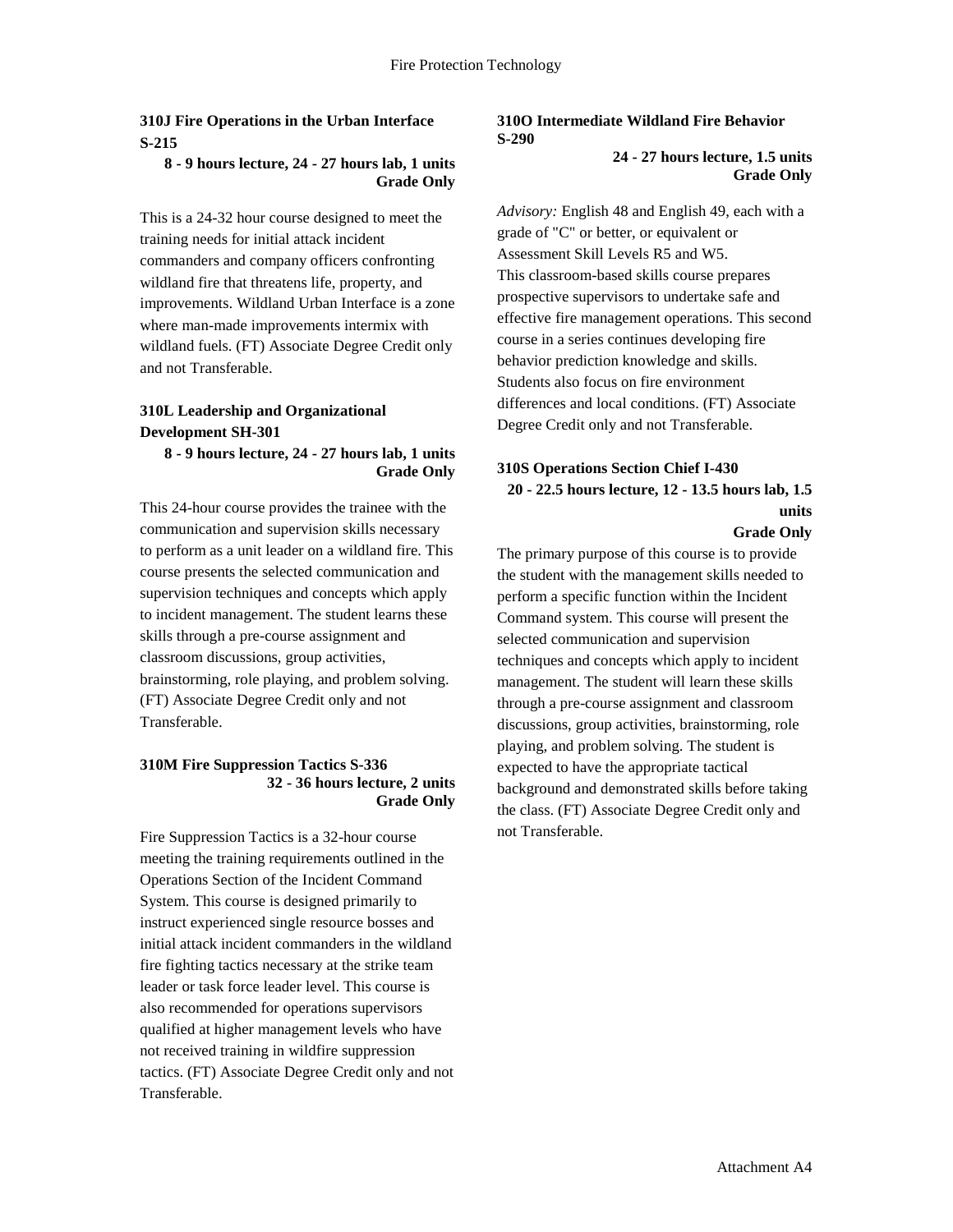Adoption of a course deactivation at City College.

Proposed course deactivation at City College:

## **280 French Reading Seminar**

## **24 - 27 hours lecture, 24 - 27 hours lab, 2 units Letter Grade or Pass/No Pass Option**

Guided reading in French literature adapted to individual interests and needs: novels, short stories, poetry, newspapers and magazines. Discussed in French by students during class. (FT) Associate Degree Credit & transfer to CSU.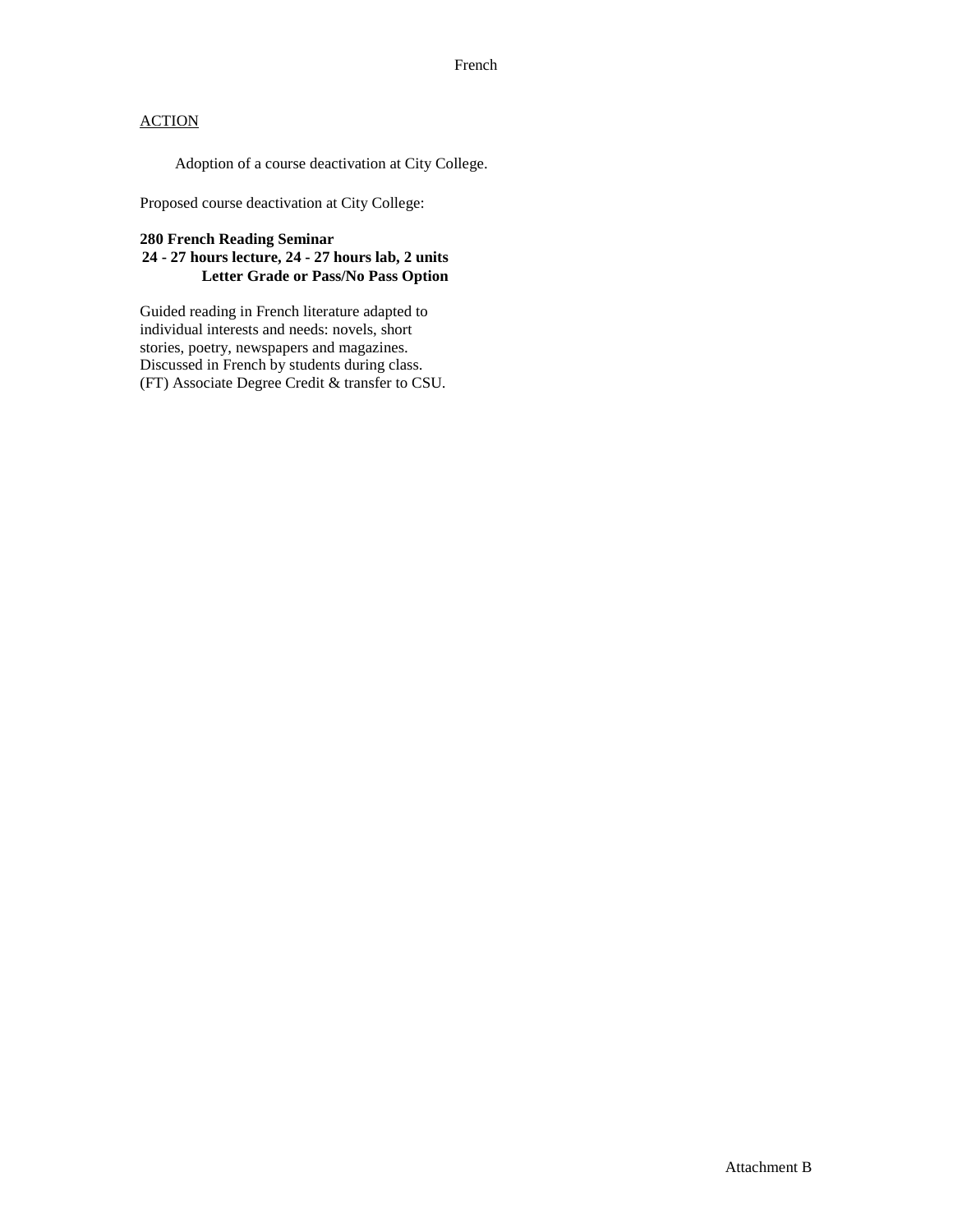Adoption of a course deactivation at City College.

Proposed course deactivation at City College:

### **183 Mecomtronics Calculus I 48 - 54 hours lecture, 3 units Grade Only**

*Prerequisite:* Mathematics 182 with a grade of "C" or better, or equivalent. *Advisory:* Mathematics 182. This course is intended for students enrolled in the third semester Engineering Technology/Mecomtronics program.

This course is the third semester of a foursemester sequence in applied College Algebra and Trigonometry, and Applied Technical Calculus. Students are expected to apply the mathematical problem solving techniques developed in this course in the real world situations presented and discussed in the Mecomtronics Computer Technology and technical science courses. The topics include limits, continuity, differentiation of algebraic and transcendental functions, an introduction to multivariable functions and their partial derivatives, Riemann sums, integration by substitution and by parts, separable and linear first order differential equations, applications in technology and physics, and the use of the graphing calculator to solve application problems. (FT) Associate Degree Credit & transfer to CSU. CSU General Education.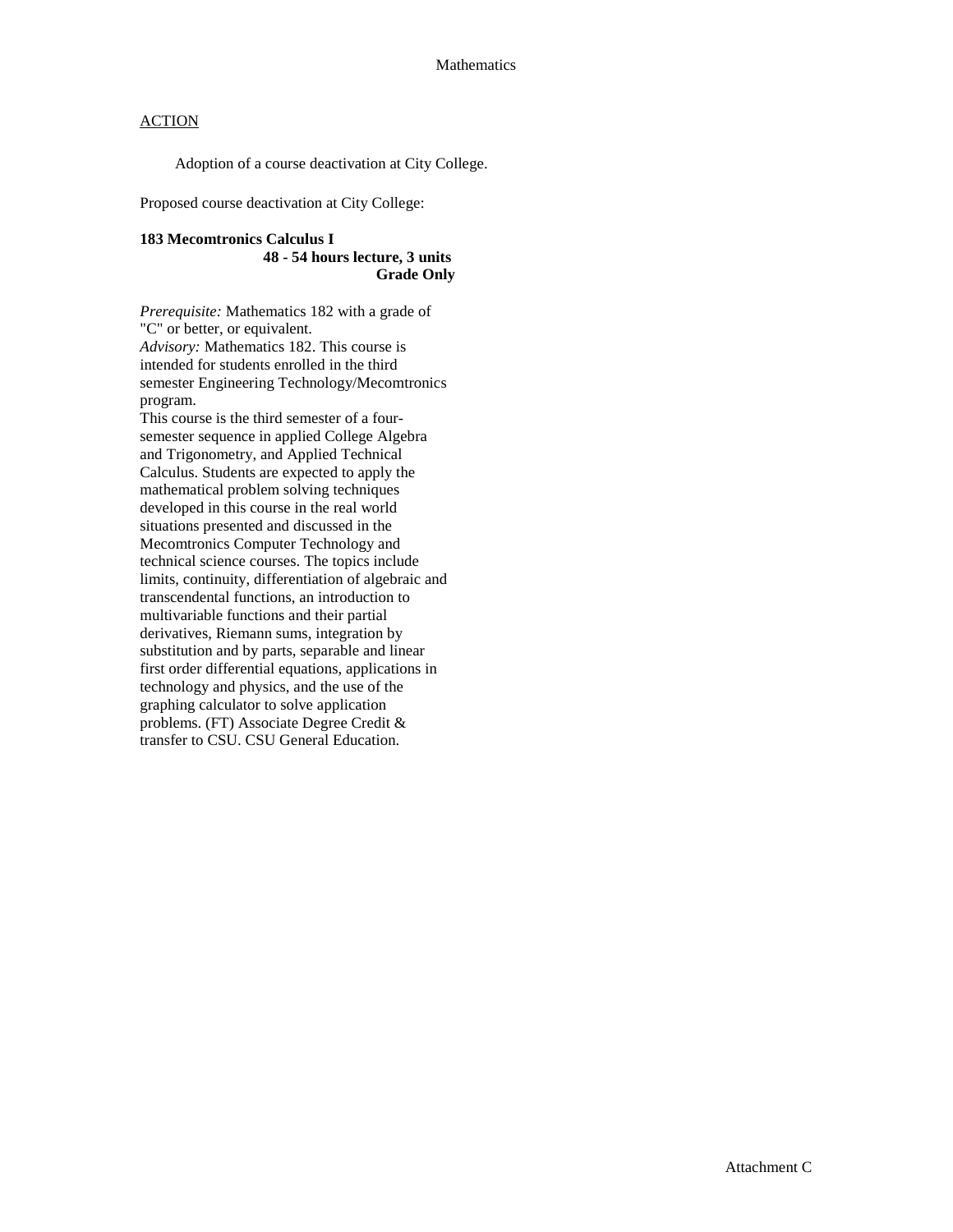Adoption of a program revision at City College.

Proposed program revision at City College:

# **Certificate of Achievement Pipefitting (Construction Trades) Apprenticeship**

| <b>Courses Required for the Major:</b><br><b>Units</b> |  |
|--------------------------------------------------------|--|
| PLBG 305 Introduction to Plumbing I 3                  |  |
| PLBG 310 Introduction to Plumbing II3                  |  |
| PLBG 315 Intermediate Plumbing I3                      |  |
| PLBG 320 Intermediate Plumbing II3                     |  |
|                                                        |  |
|                                                        |  |
|                                                        |  |
|                                                        |  |

**Total Units = 21 24**

# **Associate of Science Degree Pipefitting (Construction Trades) Apprenticeship**

| <b>Courses Required for the Major:</b> Units |  |
|----------------------------------------------|--|
| PLBG 305 Introduction to Plumbing I 3        |  |
| PLBG 310 Introduction to Plumbing II3        |  |
| PLBG 315 Intermediate Plumbing I3            |  |
| PLBG 320 Intermediate Plumbing II 3          |  |
|                                              |  |
|                                              |  |
|                                              |  |
|                                              |  |

**Total Units = 21 24**